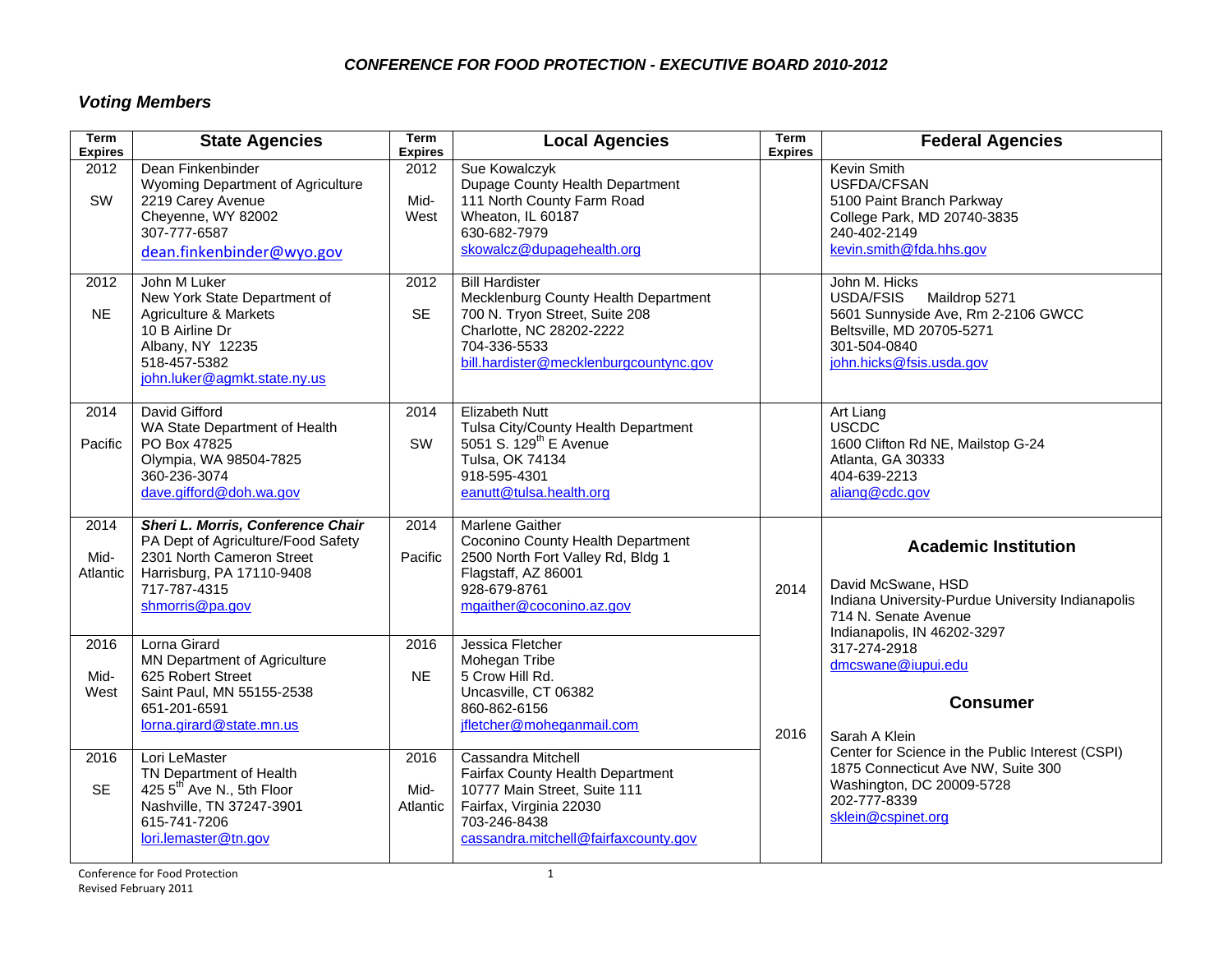### *Voting Members, cont.*

| Term<br><b>Expires</b>  | <b>Industry</b>                                                                                                            | Term<br><b>Expires</b>     | <b>Industry</b>                                                                                                            | Term<br><b>Expires</b> | <b>Industry</b>                                                                                                                              |
|-------------------------|----------------------------------------------------------------------------------------------------------------------------|----------------------------|----------------------------------------------------------------------------------------------------------------------------|------------------------|----------------------------------------------------------------------------------------------------------------------------------------------|
| 2012                    | Cory Hedman<br>Meijer                                                                                                      | 2014                       | Michael Roberson, Conference Vice Chair<br>Publix Super Markets, Inc.,                                                     | 2016                   | Ned Monroe<br>National Automatic Merchandising Association                                                                                   |
| Food<br>Store           | 2929 Walker Ave NW<br>Grand Rapids, MI 49544<br>616-204-2537<br>cory.hedman@meijer.com                                     | Food<br>Manufac-<br>turing | PO Box 32024<br>Lakeland, FL 33802<br>863-688-1188<br>michael.roberson@publix.com                                          | Vending                | 1600 Wilson Blvd, Suite 650<br>Arlington, VA 22209<br>571-346-1902<br>nmonroe@vending.org                                                    |
| 2012<br>Food<br>Service | John Gurrisi<br>Darden Restaurants<br>1000 Darden Center Drive<br>Orlando, FL 32837<br>407-245-6842<br>jgurrisi@darden.com | 2014<br>At Large           | Donna M. Garren, PhD<br>NSF International<br>4306 Orkney Court<br>Woodbridge, VA 22192<br>734-757-0330<br>d.garren@nsf.org | 2016<br>At<br>Large    | Terry Levee<br>Giant Food of Maryland<br>8301 Professional Place<br>Hyattsville, MD 20785<br>301-341-3150<br>Terry.levee@giantofmaryland.com |

### *Ex Officio Board Members (non-voting)*

| <b>Council I</b>                             | <b>Council II</b>                      | <b>Council III</b>            |
|----------------------------------------------|----------------------------------------|-------------------------------|
| Deborah Marlow, Chair                        | Chirag H. Bhatt, RS, Chair             | Richard H. Linton, PhD        |
| Williamson County and Cities Health District |                                        | <b>Purdue University</b>      |
| 303 Main Street                              | PO Box 680932                          | 745 Agricultural Mall Road    |
| Georgetown, Texas 78626                      | Houston, TX 77268                      | West Lafayette, IN 47907-2009 |
| (512) 943-3620                               | 832-510-7917                           | 765-494-6481                  |
| dmarlow@wcchd.org                            | chiragbhatttx@gmail.com                | linton@purdue.edu             |
|                                              |                                        |                               |
| Brenda Bacon, Vice Chair                     | Patrick Guzzle, Vice Chair             | David Gifford                 |
| <b>Harris Teeter</b>                         | Idaho Department of Health and Welfare | WA State Department of Health |
| 701 Crestdale Road                           | 450 West State Street, 4th Floor       | PO Box 47825                  |
| Matthews, NC 28105                           | Boise, ID 83702                        | Olympia, WA 98504-7825        |
| 704-844-4443                                 | 208-334-5938                           | 360-236-3074                  |
| bbacon@harristeeter.com                      | guzzlep@dhw.idaho.gov                  | dave.gifford@doh.wa.gov       |
|                                              |                                        |                               |